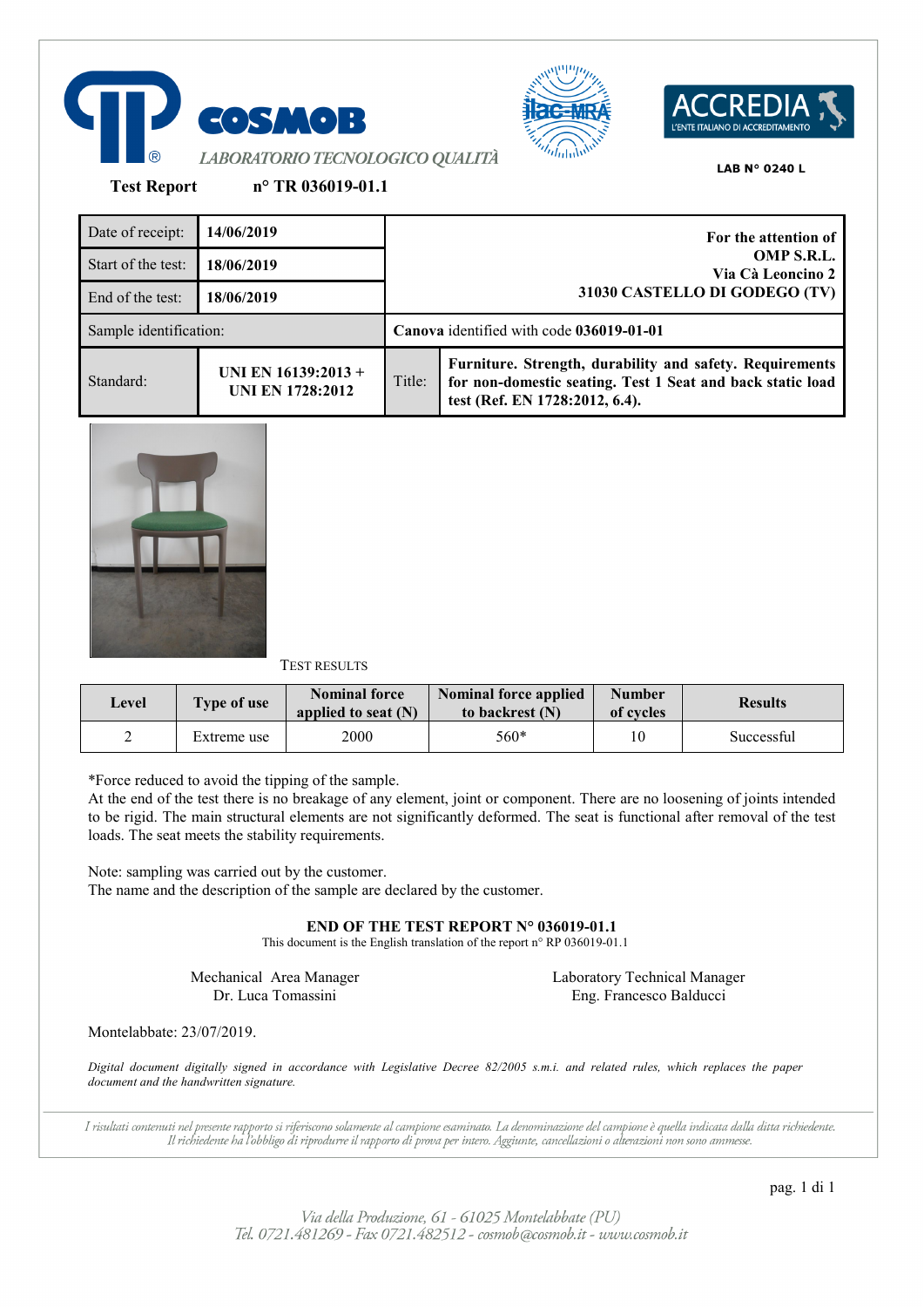





**Test Report n° TR 036019-01.2**

Date of receipt: **14/06/2019 For the attention of OMP S.R.L. Via Cà Leoncino 2 31030 CASTELLO DI GODEGO (TV)** Start of the test: **18/06/2019** End of the test: **18/06/2019** Sample identification: **Canova** identified with code **036019-01-01** Standard: **UNI EN 16139:2013 + UNI EN 1728:2012** Title: **Furniture. Strength, durability and safety. Requirements for non-domestic seating. Test 3 Vertical static load on back (Ref. EN 1728:2012, 6.6).**



# TEST RESULTS

| Level | <b>Type of use</b> | <b>Nominal force</b><br>applied to seat $(N)$ | <b>Nominal force applied</b><br>to backrest (N) | <b>Number</b><br>of cycles | <b>Results</b> |
|-------|--------------------|-----------------------------------------------|-------------------------------------------------|----------------------------|----------------|
| ∸     | Extreme use        | 1800                                          | 900                                             | 10                         | Successful     |

At the end of the test there is no breakage of any element, joint or component. There are no loosening of joints intended to be rigid. The main structural elements are not significantly deformed. The seat is functional after removal of the test loads. The seat meets the stability requirements.

Note: sampling was carried out by the customer. The name and the description of the sample are declared by the customer.

**END OF THE TEST REPORT N° 036019-01.2**

This document is the English translation of the report n° RP 036019-01.2

Mechanical Area Manager Dr. Luca Tomassini

Laboratory Technical Manager Eng. Francesco Balducci

Montelabbate: 23/07/2019.

*Digital document digitally signed in accordance with Legislative Decree 82/2005 s.m.i. and related rules, which replaces the paper document and the handwritten signature.*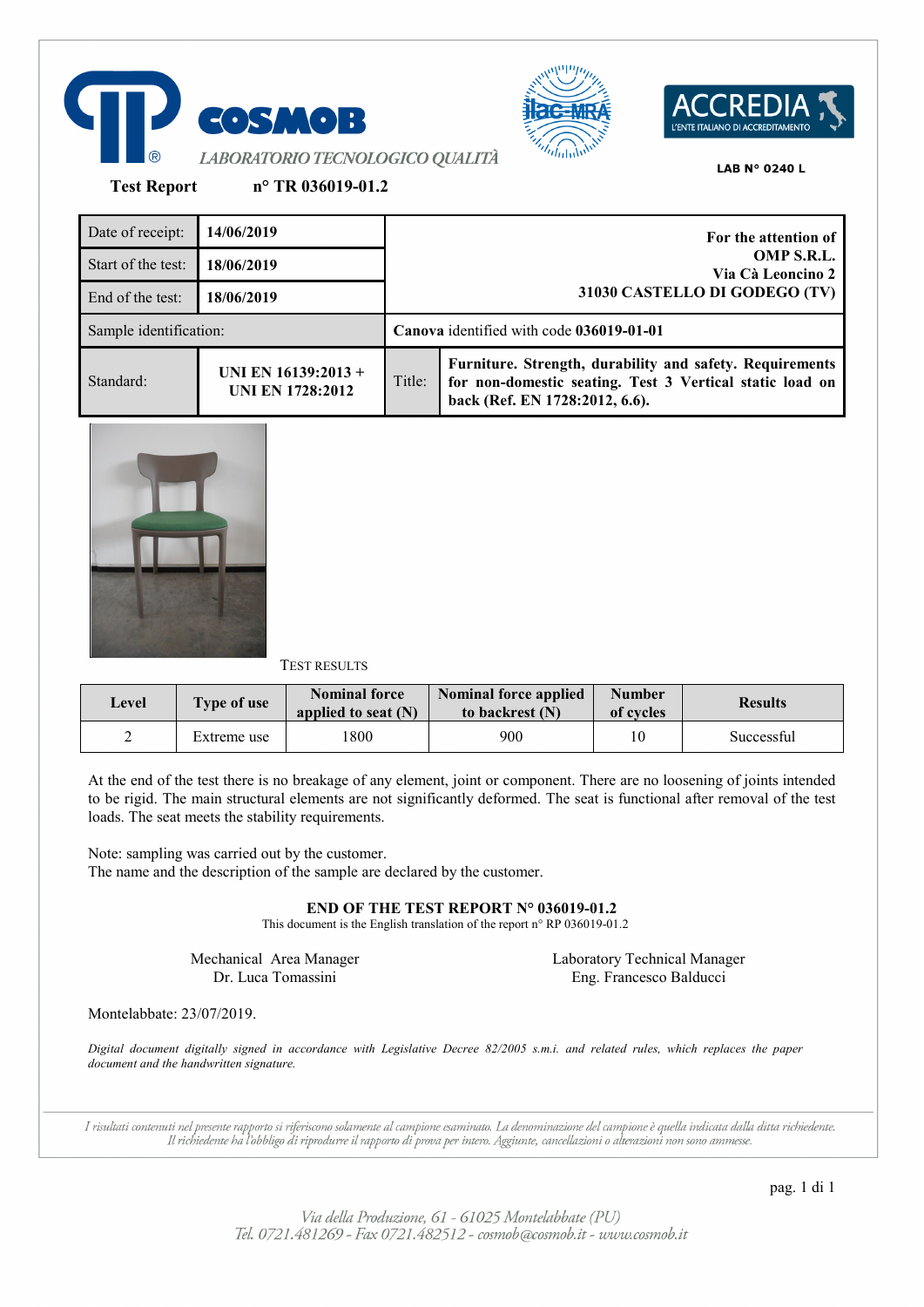





**Test Report n° TR 036019-01.3**

Date of receipt: **14/06/2019 For the attention of OMP S.R.L. Via Cà Leoncino 2 31030 CASTELLO DI GODEGO (TV)** Start of the test: **18/06/2019** End of the test: **01/07/2019** Sample identification: **Canova** identified with code **036019-01-01** Standard: **UNI EN 16139:2013 + UNI EN 1728:2012** Title: **Furniture. Strength, durability and safety. Requirements for non-domestic seating. Test 8 Seat and back durability test (Ref. EN 1728:2012, 6.17).**



# TEST RESULTS

| Level | Type of use | <b>Nominal force</b><br>applied to seat $(N)$ | <b>Nominal force applied</b><br>to backrest (N) | <b>Number</b><br>of cycles | <b>Results</b> |
|-------|-------------|-----------------------------------------------|-------------------------------------------------|----------------------------|----------------|
| ∸     | Extreme use | 1000                                          | 300                                             | 200000                     | Successful     |

At the end of the test there is no breakage of any element, joint or component. There are no loosening of joints intended to be rigid. The main structural elements are not significantly deformed. The seat is functional after removal of the test loads. The seat meets the stability requirements.

Note: sampling was carried out by the customer.

The name and the description of the sample are declared by the customer.

**END OF THE TEST REPORT N° 036019-01.3**

This document is the English translation of the report n° RP 036019-01.3

Mechanical Area Manager Dr. Luca Tomassini

Laboratory Technical Manager Eng. Francesco Balducci

Montelabbate: 23/07/2019.

*Digital document digitally signed in accordance with Legislative Decree 82/2005 s.m.i. and related rules, which replaces the paper document and the handwritten signature.*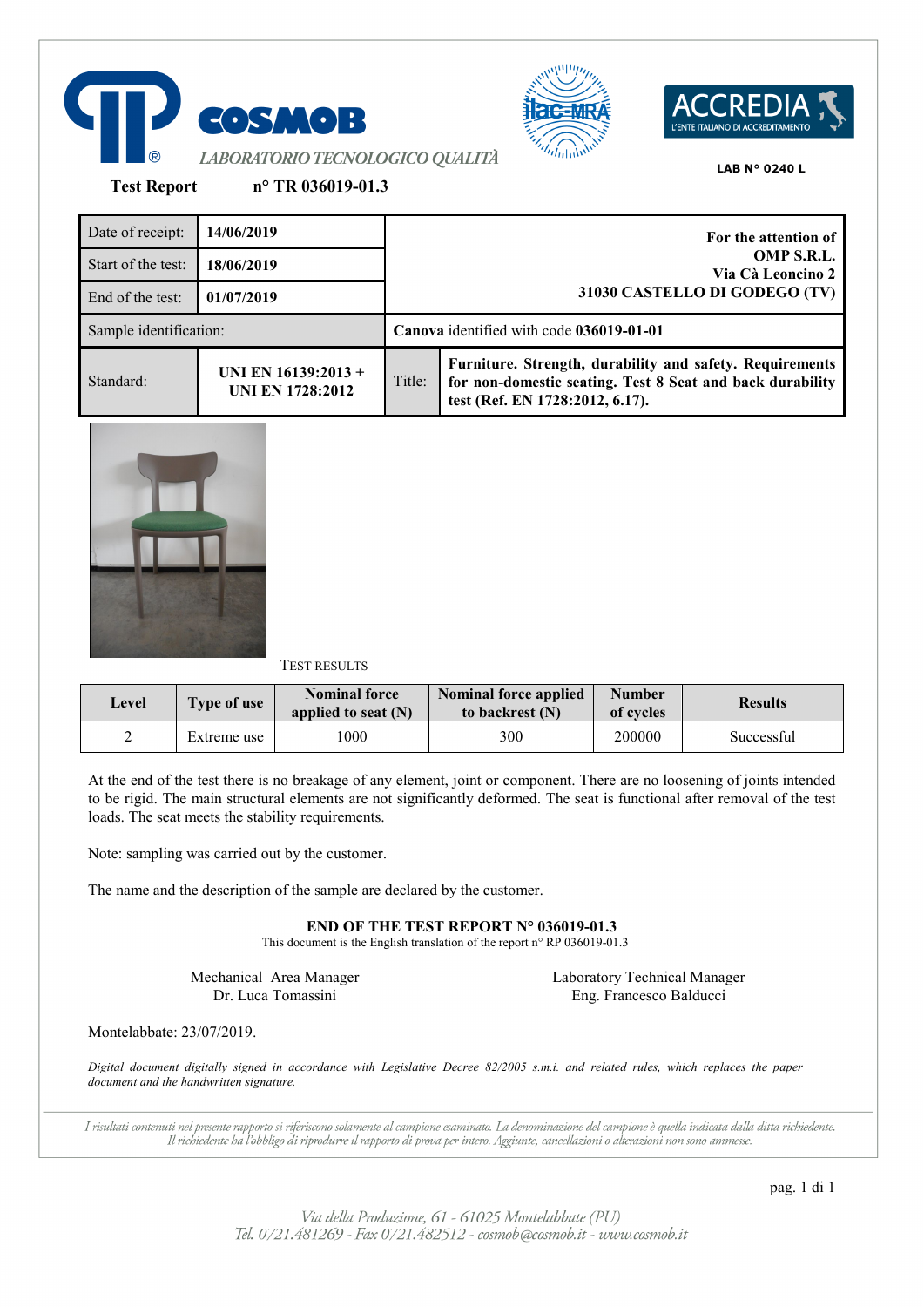





**Test Report n° TR 036019-01.4**

Date of receipt: **14/06/2019 For the attention of OMP S.R.L. Via Cà Leoncino 2 31030 CASTELLO DI GODEGO (TV)** Start of the test: **02/07/2019** End of the test: **08/07/2019** Sample identification: **Canova** identified with code **036019-01-01** Standard: **UNI EN 16139:2013 + UNI EN 1728:2012** Title: **Furniture. Strength, durability and safety. Requirements for non-domestic seating. Test 9 Seat front edge durability test (Ref. EN 1728:2012, 6.18).**



# TEST RESULTS

| Level | <b>Type of use</b> | Nominal force<br>applied to seat $(N)$ | <b>Number</b><br>of cycles | <b>Results</b> |
|-------|--------------------|----------------------------------------|----------------------------|----------------|
| ∸     | Extreme use        | 800                                    | 100000                     | Successful     |

At the end of the test there is no breakage of any element, joint or component. There are no loosening of joints intended to be rigid. The main structural elements are not significantly deformed. The seat is functional after removal of the test loads. The seat meets the stability requirements.

Note: sampling was carried out by the customer.

The name and the description of the sample are declared by the customer.

**END OF THE TEST REPORT N° 036019-01.4**

This document is the English translation of the report n° RP 036019-01.4

Mechanical Area Manager Dr. Luca Tomassini

Laboratory Technical Manager Eng. Francesco Balducci

Montelabbate: 23/07/2019.

*Digital document digitally signed in accordance with Legislative Decree 82/2005 s.m.i. and related rules, which replaces the paper document and the handwritten signature.*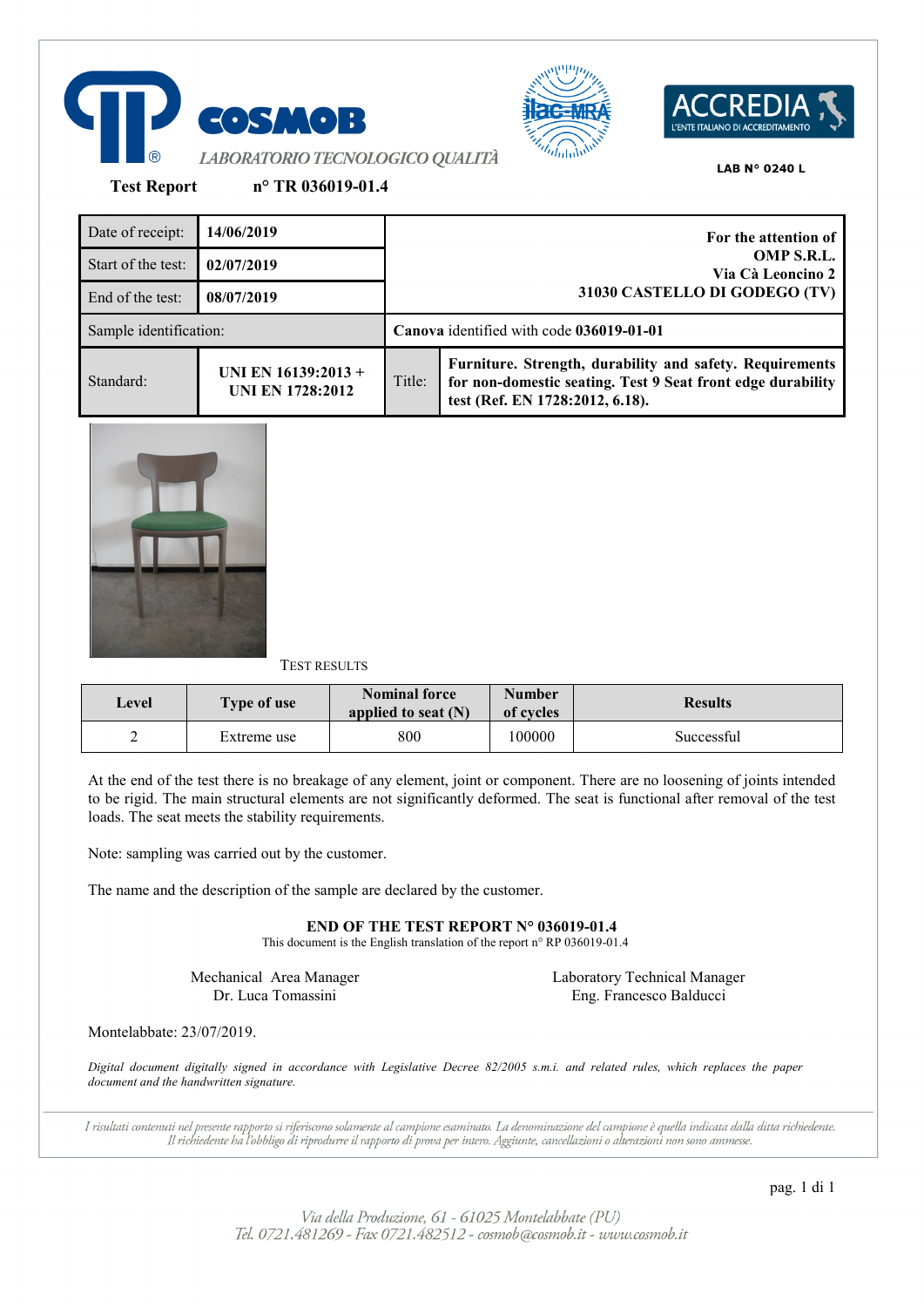





**Test Report n° TR 036019-01.5**

| Date of receipt:       | 14/06/2019                                       |                                                                  | For the attention of                                                                                                                                     |  |
|------------------------|--------------------------------------------------|------------------------------------------------------------------|----------------------------------------------------------------------------------------------------------------------------------------------------------|--|
| Start of the test:     | 18/07/2019                                       | OMP S.R.L.<br>Via Cà Leoncino 2<br>31030 CASTELLO DI GODEGO (TV) |                                                                                                                                                          |  |
| End of the test:       | 18/07/2019                                       |                                                                  |                                                                                                                                                          |  |
| Sample identification: |                                                  |                                                                  | Canova identified with code 036019-01-01                                                                                                                 |  |
| Standard:              | UNI EN $16139:2013 +$<br><b>UNI EN 1728:2012</b> | Title:                                                           | Furniture. Strength, durability and safety. Requirements<br>for non-domestic seating. Test 12 Leg forward static load<br>test (Ref. EN 1728:2012, 6.15). |  |



TEST RESULTS

| Level | <b>Type of use</b> | <b>Nominal force</b><br>applied to seat $(N)$ | Nominal vertical force<br>applied $(N)$ | <b>Number</b><br>of cycles | <b>Results</b> |
|-------|--------------------|-----------------------------------------------|-----------------------------------------|----------------------------|----------------|
| ∸     | Extreme use        | 1800                                          | 350*                                    | 10                         | Successful     |

\*Force reduced to avoid the tipping of the sample.

At the end of the test there is no breakage of any element, joint or component. There are no loosening of joints intended to be rigid. The main structural elements are not significantly deformed. The seat is functional after removal of the test loads. The seat meets the stability requirements.

Note: sampling was carried out by the customer. The name and the description of the sample are declared by the customer.

**END OF THE TEST REPORT N° 036019-01.5**

This document is the English translation of the report n° RP 036019-01.5

Mechanical Area Manager Dr. Luca Tomassini

Laboratory Technical Manager Eng. Francesco Balducci

Montelabbate: 23/07/2019.

*Digital document digitally signed in accordance with Legislative Decree 82/2005 s.m.i. and related rules, which replaces the paper document and the handwritten signature.*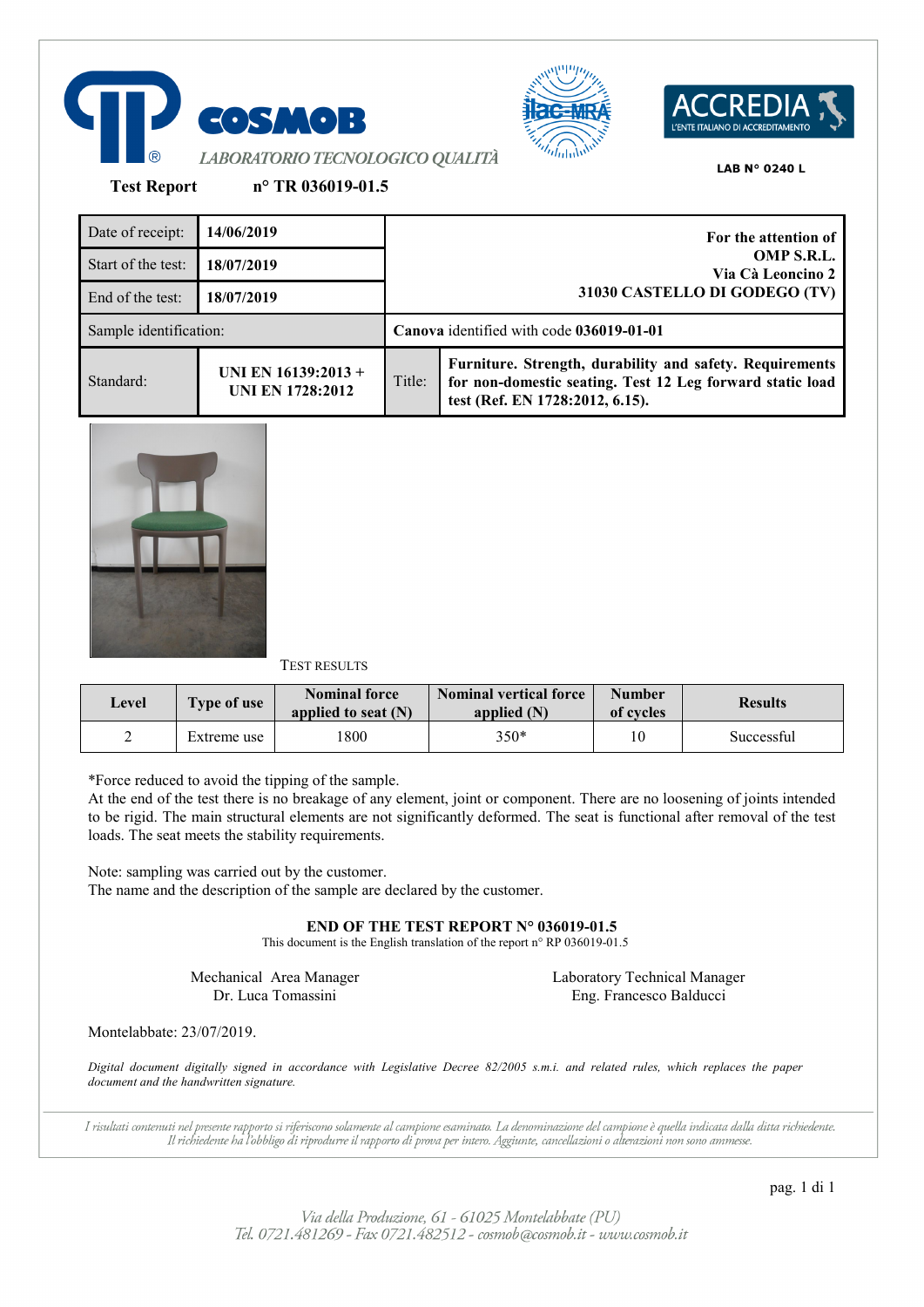





**Test Report n° TR 036019-01.6**

| Date of receipt:       | 14/06/2019                                     |                                                                  | For the attention of                                                                                                                                      |  |
|------------------------|------------------------------------------------|------------------------------------------------------------------|-----------------------------------------------------------------------------------------------------------------------------------------------------------|--|
| Start of the test:     | 18/07/2019                                     | OMP S.R.L.<br>Via Cà Leoncino 2<br>31030 CASTELLO DI GODEGO (TV) |                                                                                                                                                           |  |
| End of the test:       | 18/07/2019                                     |                                                                  |                                                                                                                                                           |  |
| Sample identification: |                                                |                                                                  | Canova identified with code 036019-01-01                                                                                                                  |  |
| Standard:              | UNI EN 16139:2013 +<br><b>UNI EN 1728:2012</b> | Title:                                                           | Furniture. Strength, durability and safety. Requirements<br>for non-domestic seating. Test 13 Leg sideways static load<br>test (Ref. EN 1728:2012, 6.16). |  |



TEST RESULTS

| Level | <b>Type of use</b> | <b>Nominal force</b><br>applied to seat $(N)$ | <b>Nominal vertical force</b><br>applied $(N)$ | <b>Number</b><br>of cycles | <b>Results</b> |
|-------|--------------------|-----------------------------------------------|------------------------------------------------|----------------------------|----------------|
| ∠     | Extreme use        | 1800                                          | 280*                                           | 10                         | Successful     |

\*Force reduced to avoid the tipping of the sample.

At the end of the test there is no breakage of any element, joint or component. There are no loosening of joints intended to be rigid. The main structural elements are not significantly deformed. The seat is functional after removal of the test loads. The seat meets the stability requirements.

Note: sampling was carried out by the customer. The name and the description of the sample are declared by the customer.

**END OF THE TEST REPORT N° 036019-01.6**

This document is the English translation of the report n° RP 036019-01.6

Mechanical Area Manager Dr. Luca Tomassini

Laboratory Technical Manager Eng. Francesco Balducci

Montelabbate: 23/07/2019.

*Digital document digitally signed in accordance with Legislative Decree 82/2005 s.m.i. and related rules, which replaces the paper document and the handwritten signature.*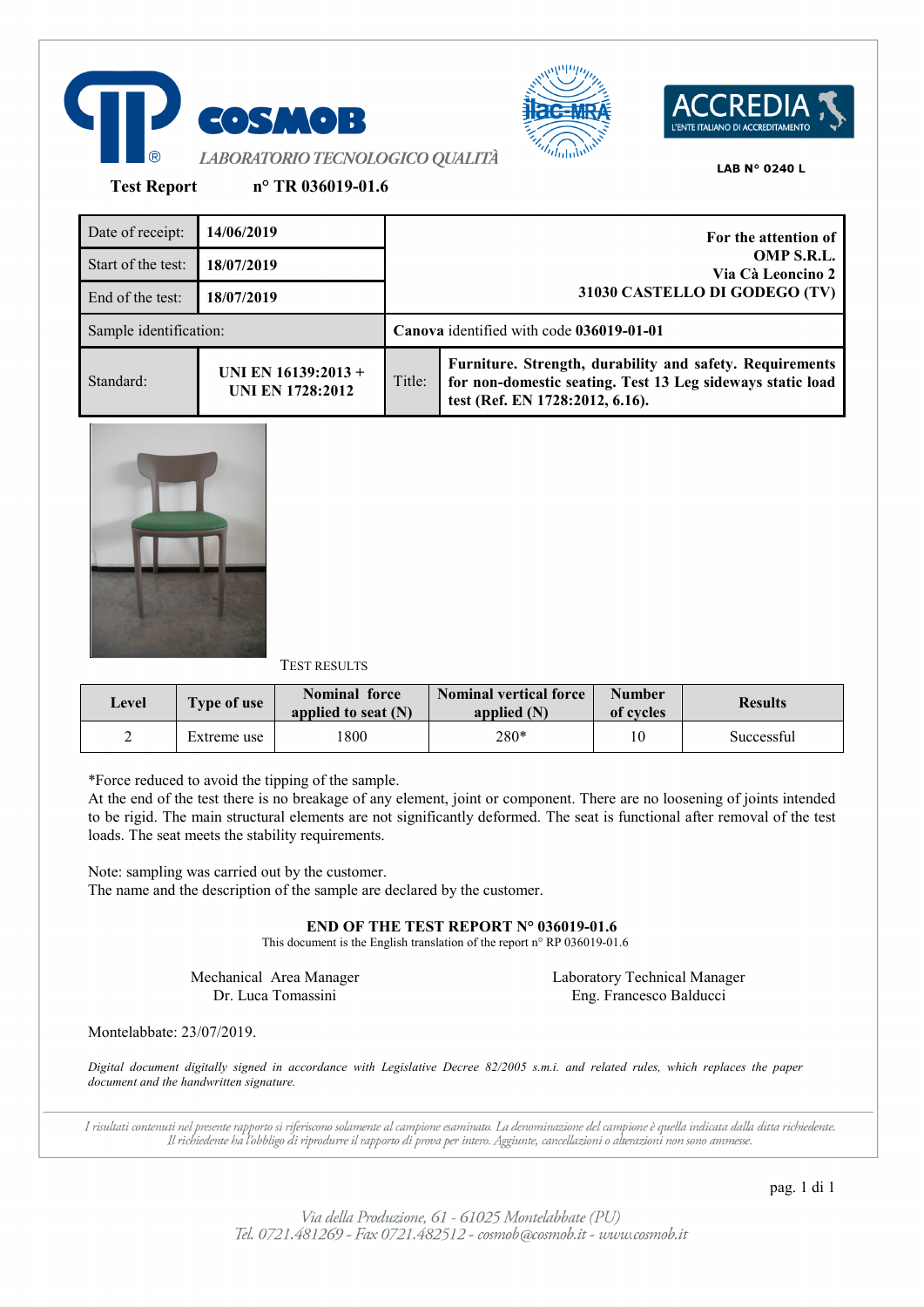





**Test Report n° TR 036019-01.7**

| Date of receipt:       | 14/06/2019                                     |                                                                  | For the attention of                                                                                                                 |  |
|------------------------|------------------------------------------------|------------------------------------------------------------------|--------------------------------------------------------------------------------------------------------------------------------------|--|
| Start of the test:     | 19/07/2019                                     | OMP S.R.L.<br>Via Cà Leoncino 2<br>31030 CASTELLO DI GODEGO (TV) |                                                                                                                                      |  |
| End of the test:       | 19/07/2019                                     |                                                                  |                                                                                                                                      |  |
| Sample identification: |                                                | Canova identified with code 036019-01-01                         |                                                                                                                                      |  |
| Standard:              | UNI EN 16139:2013 +<br><b>UNI EN 1728:2012</b> | Title:                                                           | Furniture. Strength, durability and safety. Requirements<br>for non-domestic seating. Test 14 Seat impact (Ref.<br>1728:2012, 6.24). |  |



# TEST RESULTS

| Level | Type of use | Nominal drop height<br>(mm) | <b>Number</b><br>of cycles | <b>Results</b> |
|-------|-------------|-----------------------------|----------------------------|----------------|
| -     | Extreme use | 300                         | 10                         | Successful     |

At the end of the test there is no breakage of any element, joint or component. There are no loosening of joints intended to be rigid. The main structural elements are not significantly deformed. The seat is functional after removal of the test loads. The seat meets the stability requirements.

Note: sampling was carried out by the customer.

The name and the description of the sample are declared by the customer.

**END OF THE TEST REPORT N° 036019-01.7**

This document is the English translation of the report n° RP 036019-01.7

Mechanical Area Manager Dr. Luca Tomassini

Laboratory Technical Manager Eng. Francesco Balducci

Montelabbate: 23/07/2019.

*Digital document digitally signed in accordance with Legislative Decree 82/2005 s.m.i. and related rules, which replaces the paper document and the handwritten signature.*